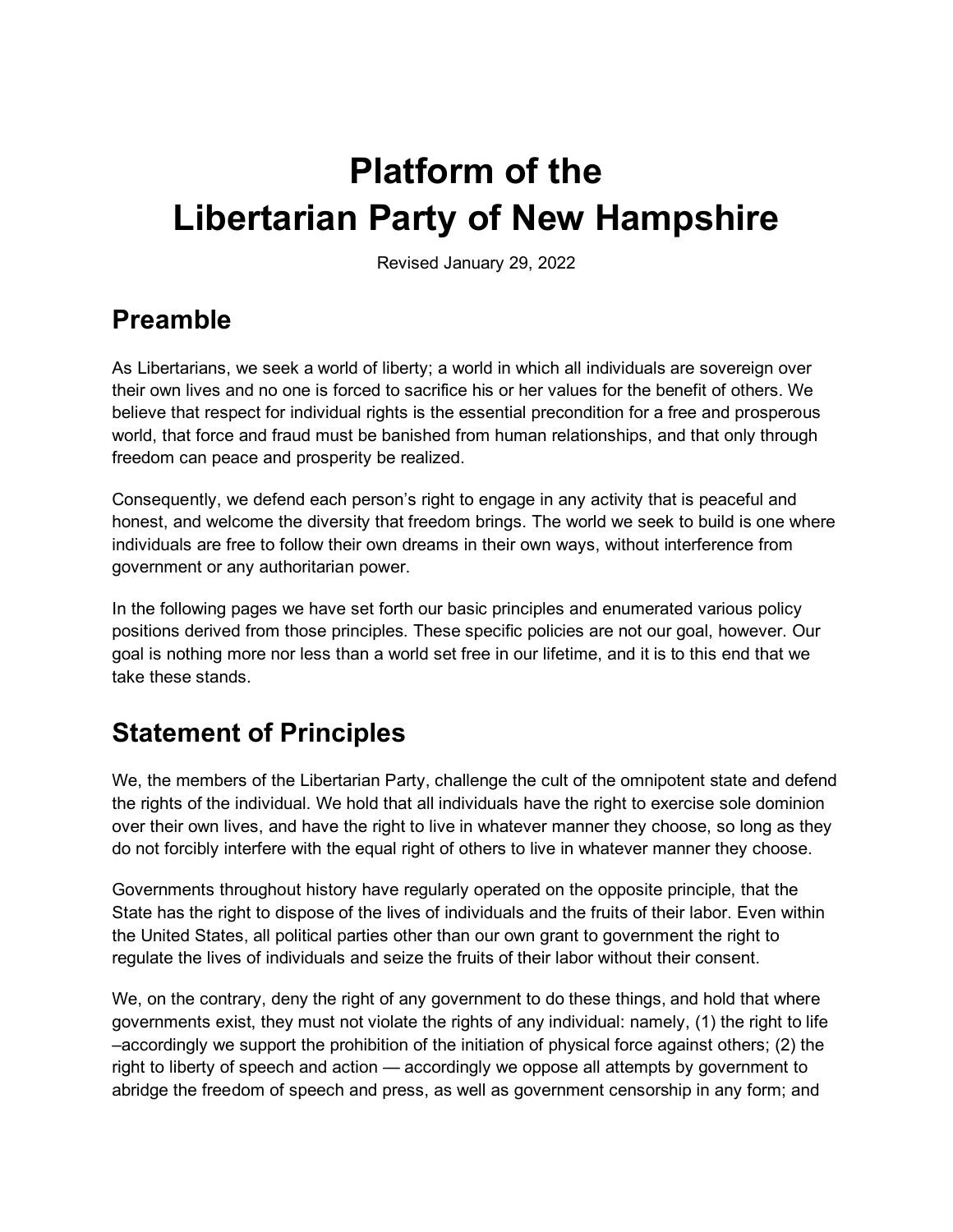(3) the right to property –accordingly we oppose all government interference with private property, such as confiscation, nationalization, and eminent domain, and support the prohibition of robbery, trespass, fraud, and misrepresentation.

Since governments, when instituted, must not violate individual rights, we oppose all interference by government in the areas of voluntary and contractual relations among individuals. People should not be forced to sacrifice their lives and property for the benefit of others. They should be left free by government to deal with one another as free traders; and the resultant economic system, the only one compatible with the protection of individual rights, is the free market.

## **I. The Individual**

## **1.1 Natural Rights**

We believe that every human is born with certain unalienable rights to life, liberty, property, and the pursuit of happiness; and that no individual, group, or government may violate or void these rights. We believe that all people are endowed with such inherent, natural rights regardless of age, sex, gender, orientation, race, nationality, creed, or religion.

## **1.2 Self Ownership**

We recognize that individuals own their bodies and have exclusive rights over them which other individuals can not exercise. We do not believe that individuals, groups, or governments may ever legitimately claim ownership of other individuals. To these ends, we reject and oppose all laws which allow for the subjugation of individuals by other individuals or groups without just cause or due process.

## **1.3 Voluntary Action**

We recognize that individuals own their bodies and have exclusive rights over them which other individuals can not exercise. We do not believe that individuals, groups, or governments may ever legitimately claim ownership of other individuals. To these ends, we reject and oppose all laws which allow for the subjugation of individuals by other individuals or groups without just cause or due process.

## **1.4 Self-Defense**

We support every individual's right to self-defense and, by extension, the right to keep and bear arms. We believe that every person may exercise their right to self-defense wherever they have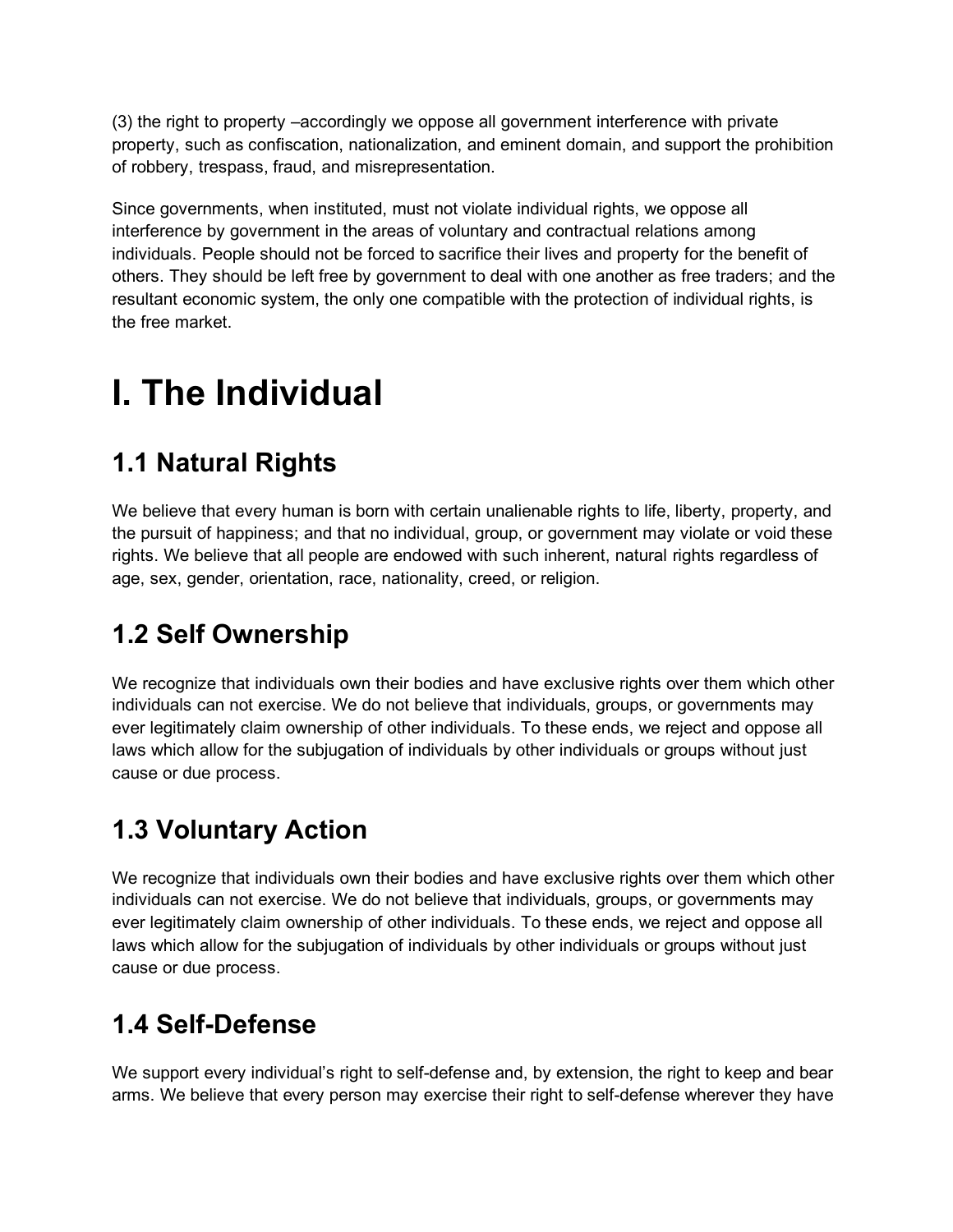a right to be. We reject all laws at any level of government restricting, prohibiting, registering, or monitoring the ownership, manufacture, modification, transport or transfer of any item, tool, or accessory that may be used for self-defense.

## **1.5 Privacy**

Just as it is true that the only economic situation consistent with individual rights is the free market, so is it also true that life, liberty and happiness cannot prosper under continuous state surveillance. We oppose the use by the state of people or technology to monitor, account for, and keep Granite Staters under surveillance, especially where there is no evidence of criminal behavior, and thereby restrict the normal interaction of people. We oppose passive surveillance legislation, such as laws that require individuals and businesses to report legal activities without evidence of criminal acts.

## **1.6 No Collective-Based Rights**

Insomuch as we believe the origin of all rights to be Individual Natural Rights, we wish to reaffirm individual rights and reject any misguided attempts to supplant individual rights with collectivist-based rights. We reject any policy, law, movement, or philosophy which would attempt to usurp or marginalize one's natural individual rights with any so-called group-based rights. Rights of a group are no more or no less than the sum of their individual rights.

# **II. The Market**

## **2.1 Property**

The ownership of property is essential to the function of the market. We hold that rights to property are integral to the individual. We recognize that owners of real property have the full and exclusive right to control, use, improve, dispose of, or in any manner enjoy it without interference, until and unless their exercise infringes the rights of others. We firmly reject the practices of eminent domain and asset forfeiture for either private or public purposes.

## **2.2 Taxation**

We recognize that, due to its coercive nature, taxation is unequivocally an aggressive, violent practice tantamount to theft. We further understand that no tax can ever be fair, simple, or neutral in a given market. Therefore, we oppose any and all new tax burdens, including any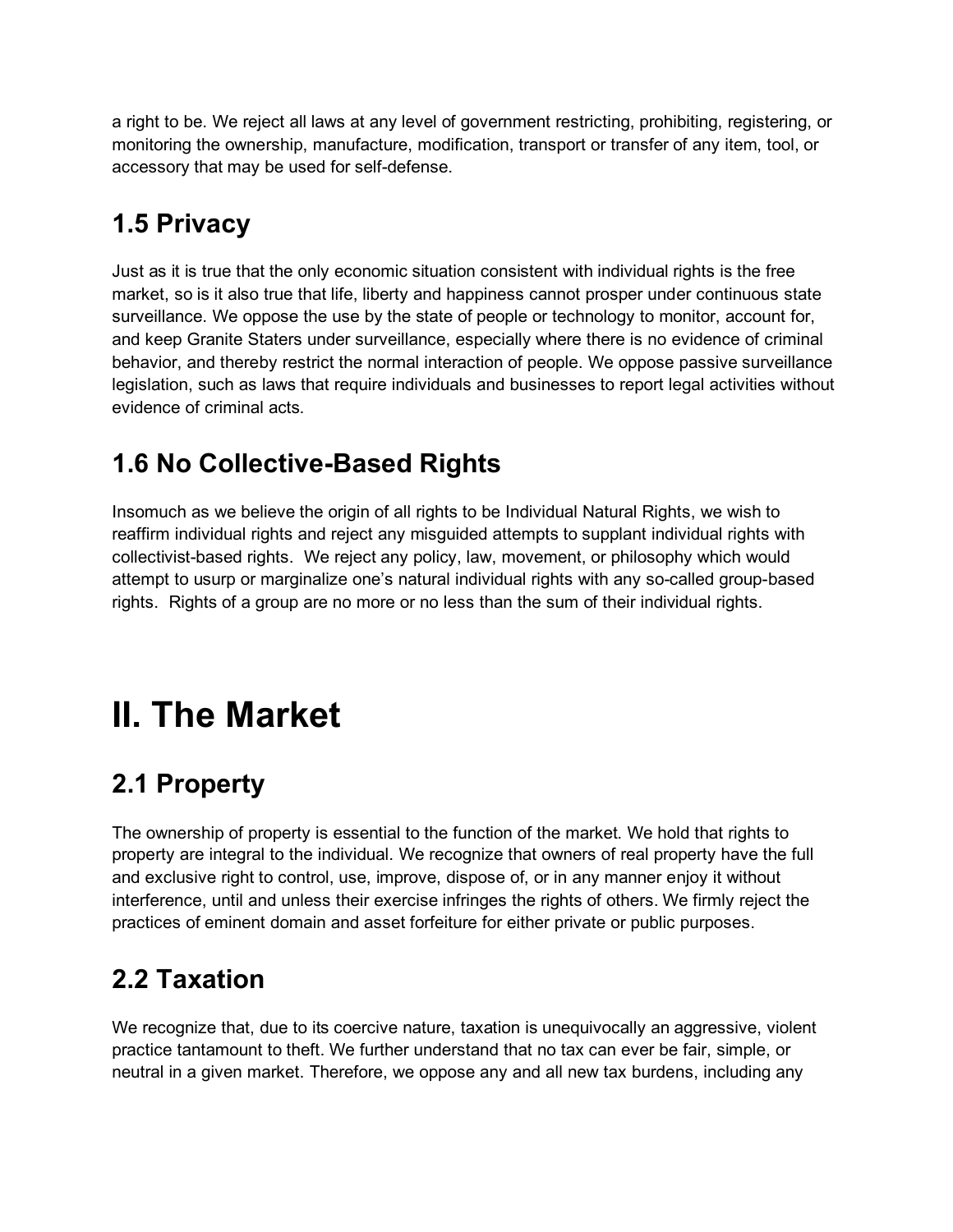wage, salary, income, or sales tax. We seek the reduction or elimination of all existing taxes including those upon real property and its transfer.

## **2.3 Money, Exchange, & Currency**

Individuals and businesses engaged in commerce ought to be free to use and accept any mutually agreed upon commodity, service, or item as a means of exchange. The issuance of debt-based monies is an inherently inflationary and fraudulent practice. We support the acceptance and proliferation of competing forms of currency and money and reject government monopolies in the currencies market. Innovation and competition in the market for currencies will deliver cheaper, faster, and more efficient means of storing and transferring value among individuals.

## **2.4 Monopoly & Oligopoly**

We believe free markets drive economic growth and that competition is essential to free markets. Economic monopolies and oligopolies are inconsistent with the nature of free markets. Both state and corporate monopolies stifle innovation, competition, and service in all segments of the market. Monopolies and oligopolies cannot exist without the protection granted or afforded to them by the state and therefore we advocate for the repeal of all laws that enable such collusion and racketeering to exist.

#### ##2.5 Labor & Licensing

Each person has the right to earn a living by the fruits of their labor. The contract between an employer and employee is a voluntary relationship, that both sides choose to enter and can only fairly negotiate on the terms of the contract without interference by government. We support the elimination of all state run boards and license requirements for all professions. Professionals are best regulated when they are forced to compete for consumers without interference from the state. State licensing subverts these rights, and acts as a protectionist guard against competition and does not achieve the goal of protecting the safety of individuals. Requiring professionals to carry licenses restricts worker mobility and competition which leads to higher consumer prices. We support the right of employers and employees to freely choose whether or not to bargain with each other through a third party, such as a labor union. There is no inherent "Right to Work" nor a "Right to Unionize", merely the freedom for all to negotiate conditions of employment.

#### **2.6 Healthcare**

All individuals have the right to determine their own health care needs and treatment. We support a truly free market healthcare system and oppose government mandates in insurance and healthcare as well as government interference with the relationship between patient and medical practitioner.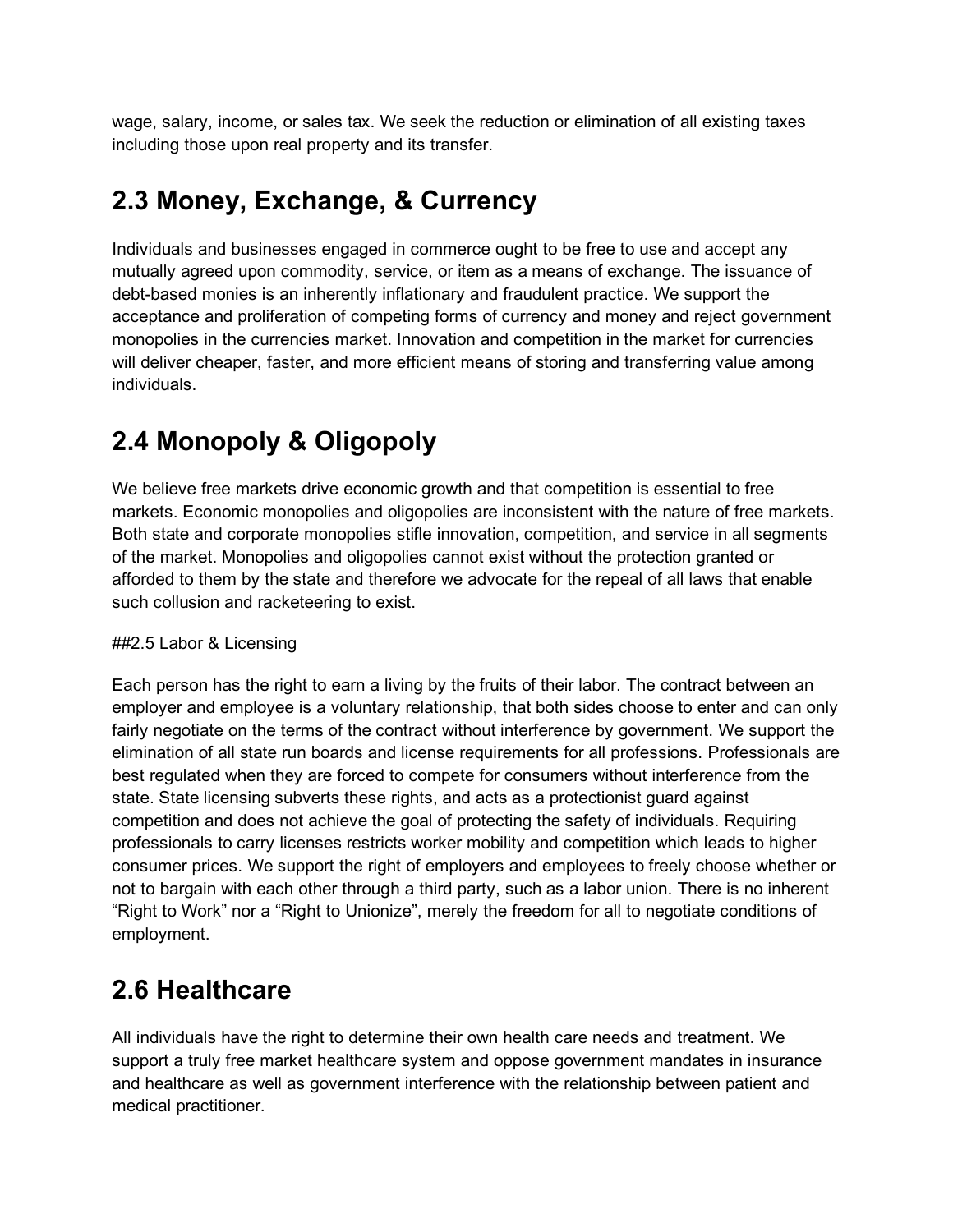## **2.7 Education**

Education is a matter of conscience, values, and free expression, as much as assembly, press, religion, or speech. Accordingly, we advocate the complete separation of education and state, ending government ownership, operations, regulation, and subsidy of schools, colleges, and universities. By separating education and the state, educational institutions will be able to compete in an open market. Until that time, any government funds allocated for education should be entirely under parental and student control, for use in schools of choice (including, but not limited to, private, parochial, and homeschooling) or to carry forward for education in a future year.

## **2.8 Welfare & Charity**

Recognizing that the needs of one or many can not reasonably constitute a claim against another, we find any system that coercively redistributes wealth or property to be fundamentally destructive to the rights of the individual. Non-voluntary systems of social welfare negatively affect both those who are stolen from and those who receive the stolen goods; creating an environment in which their economic lives are controlled extensively by the state. We therefore oppose the implementation and expansion of all involuntary state welfare systems, support their reduction or abolition, and support voluntary means of welfare, charity, and assistance.

## **2.9 Vice**

We oppose all laws and regulations that attempt to protect individuals from the consequences of their own behavior and support their repeal. All those presently incarcerated or ever convicted solely for the commission of victimless crimes should be pardoned and their records expunged. We oppose the state monopoly on the sale of liquor as well as licensing and regulation on the use, possession, sale, distribution, and production of beer, wine, and spirits. We favor the decriminalization and deregulation of gambling and the allowance of private competition to the state administered lottery. We favor the decriminalization and elimination of restrictions and regulations concerning the use, possession, sale, distribution, and production of cannabis and other scheduled drugs.

## **2.10 Sex Work**

We oppose the state criminalizing consensual contracts between adults. We assert the right of consenting adults to provide sexual services to clients for compensation and the right of clients to purchase sexual services from consenting sex workers.

# **III. The Community**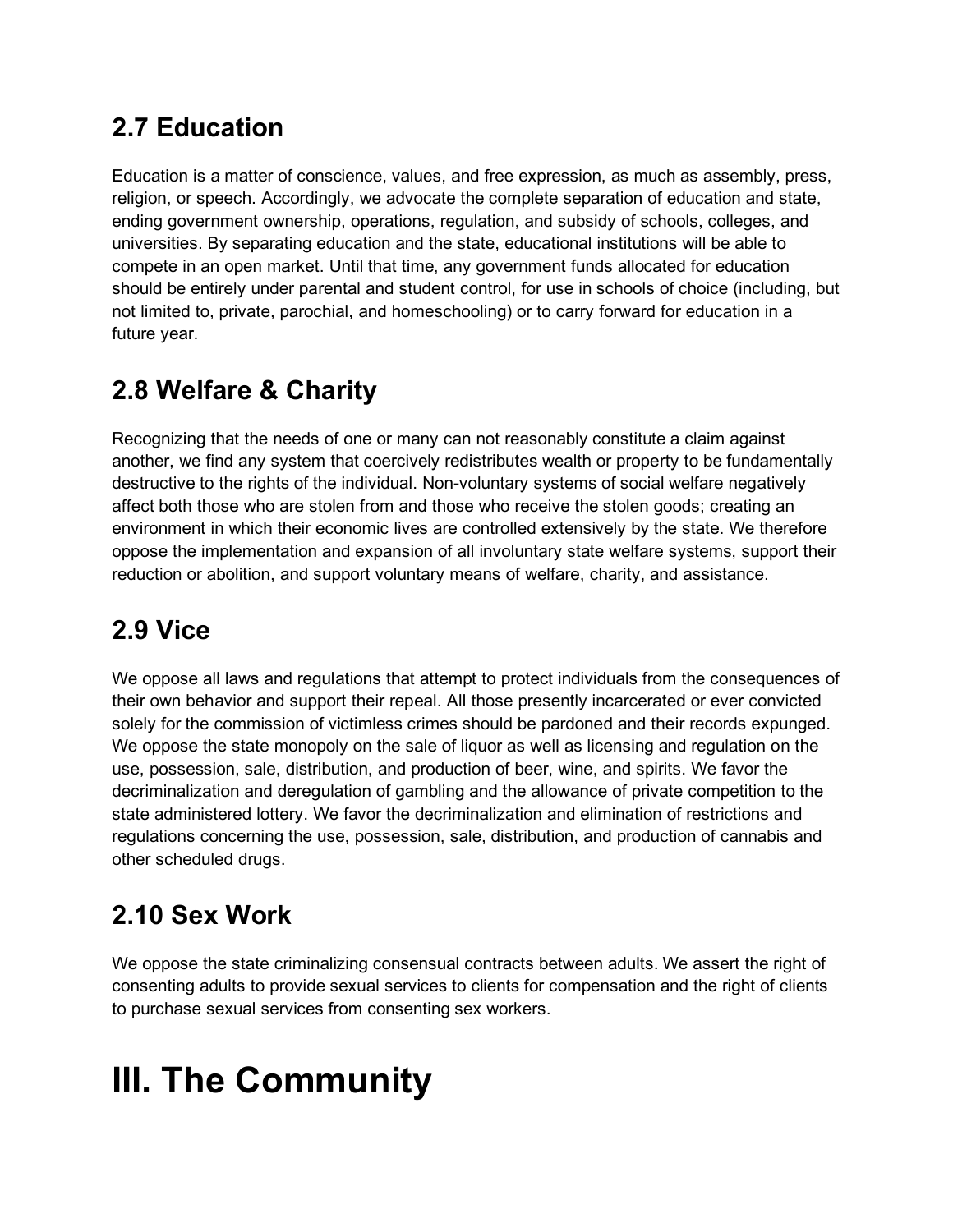### **3.1 Criminal Justice**

Where criminal statutes are necessary for the protection of life, liberty and property, the punishments applied should be proportionate to the crime. Rehabilitation, counseling, and restitution should be sought over incarceration. Offenders should have the opportunity to make the aggrieved party whole, rather than continue to place a drain on society. Ineffective and detrimental incarceration is costly in terms of wasted human potential, as well as tax dollars which are diverted from productive private use.

## **3.2 Civil Asset Forfeiture**

We support the elimination of civil asset forfeiture, which permits the government to take private property without having to prove any criminal wrongdoing. State law should prohibit receiving funds from federal civil asset forfeiture to remove incentives to seize assets wrongly. State law should require a criminal conviction before the state may seize illegitimately obtained property.

## **3.3 Death Penalty**

We recognize that the justice system is imperfect and subject to human error. The possibility of taking an innocent life means there are insufficient moral grounds to justify the use of the death penalty and we oppose its use by the state.

#### **3.4 Parents, Children, and Families**

We oppose government interference in private family matters. We recognise that children are in many cases incapable of giving fully informed consent. We oppose government licensure of marriage or other personal relationships and special benefits conferred thereby and advocate for their repeal. We support the right of everyone to be free from familial violence or abuse. We support the right of adults to adopt and take responsibility for children without interference by government.

## **3.5 Environment**

The environment is a shared resource, a treasure, and an important part of the economy. Pollution of air, water, and land violates the rights to health and life, and rights to property. Polluters, including government, should be strictly liable for harms caused by pollution. Competitive free markets and individual property rights stimulate the moral choices and behavioral changes required to protect our environment and ecosystems. Private landowners have a vested interest in maintaining natural resources. Protecting the environment requires individual rights and responsibilities regarding resources like land, water, air, and wildlife to be protected by individuals. Where damage is inflicted to the environment restitution to the injured parties must be required.